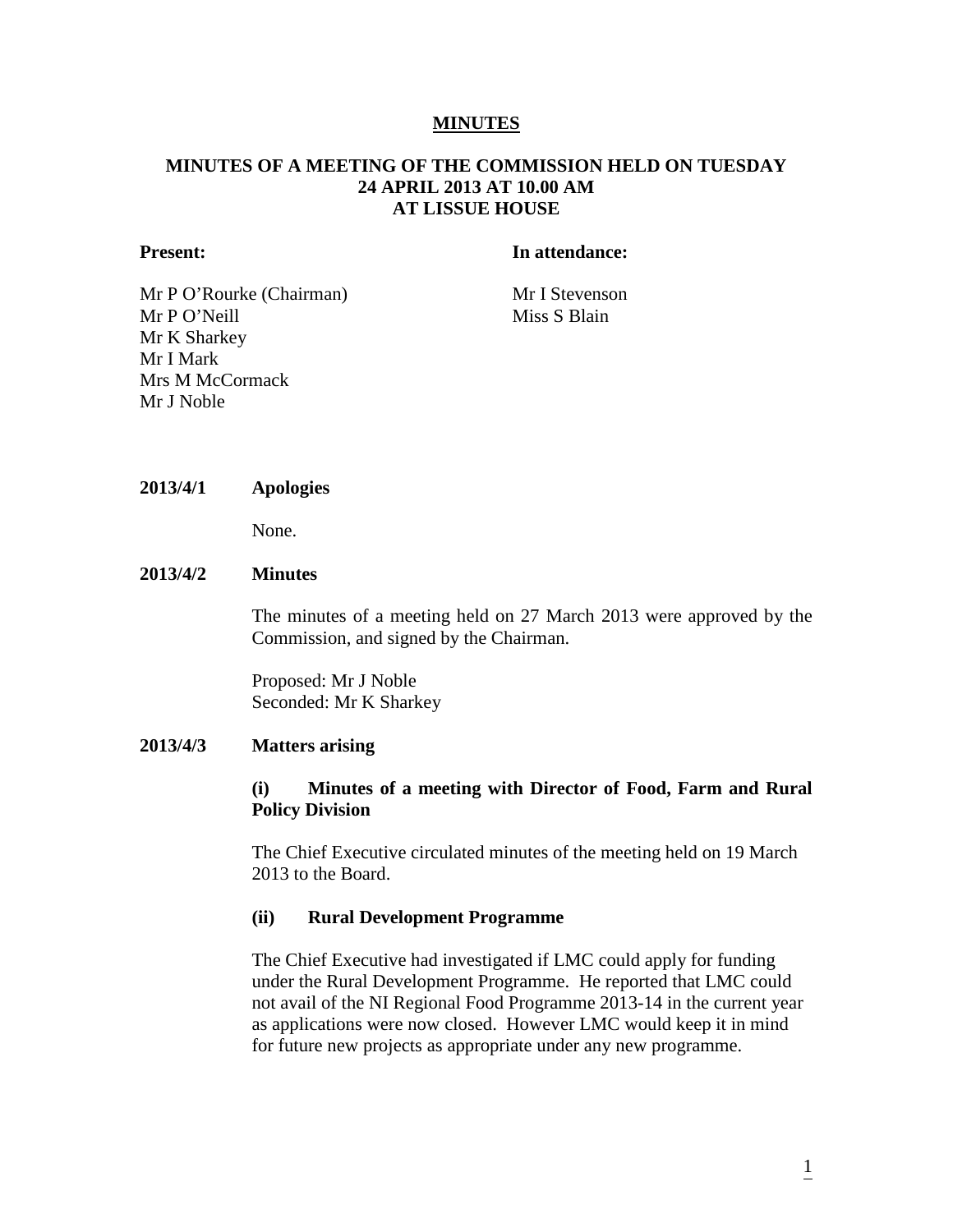# **(iii) World Police and Fire Games**

The Chief Executive advised that Food NI had not yet provided a robust proposal to bring to the Board.

#### **2013/4/4 Chairman's Report**

The Chairman reported that although he had not attended any external meetings since the last Board meeting, he had been working closely with the Chief Executive in preparation for the meeting with the DARD Minister. *Withheld Commercially Sensitive.*

# **2013/4/5 Chief Executive's Report**

#### **(i) Correspondence from Invest NI**

The Board discussed the recent correspondence received from Invest NI.

**Action Point:** The Board agreed that LMC should respond, clarifying the statutory guidelines under which LMC operates, its willingness to work with other bodies and the current position regarding the use of the Greenfields brand. The Chief Executive and Chairman will develop an agreed response.

# **(ii) Draft LMC Governance Statement**

The Chief Executive had forwarded the draft statement to DARD for comment.

**Action Point:** The Board will review the statement and forward any comments to the Chief Executive in advance of the next Board meeting.

# **(iii) GB /NI Price Differential Project – Verbal Update**

The Chief Executive updated the Board on progress of the Price Differential Project. *Withheld Commercially Sensitive.*

**Action Point:** The Board agreed that LMC will present the report at a high level press conference. The Board will get advance sight of the report in strictest confidence.

#### **(iv) Balmoral Show 15-17 May 2013**

The Chief Executive advised the Board on current preparations for the show.

**Action Point:** The Board agreed a rota for Board Member attendance on the LMC Balmoral Stand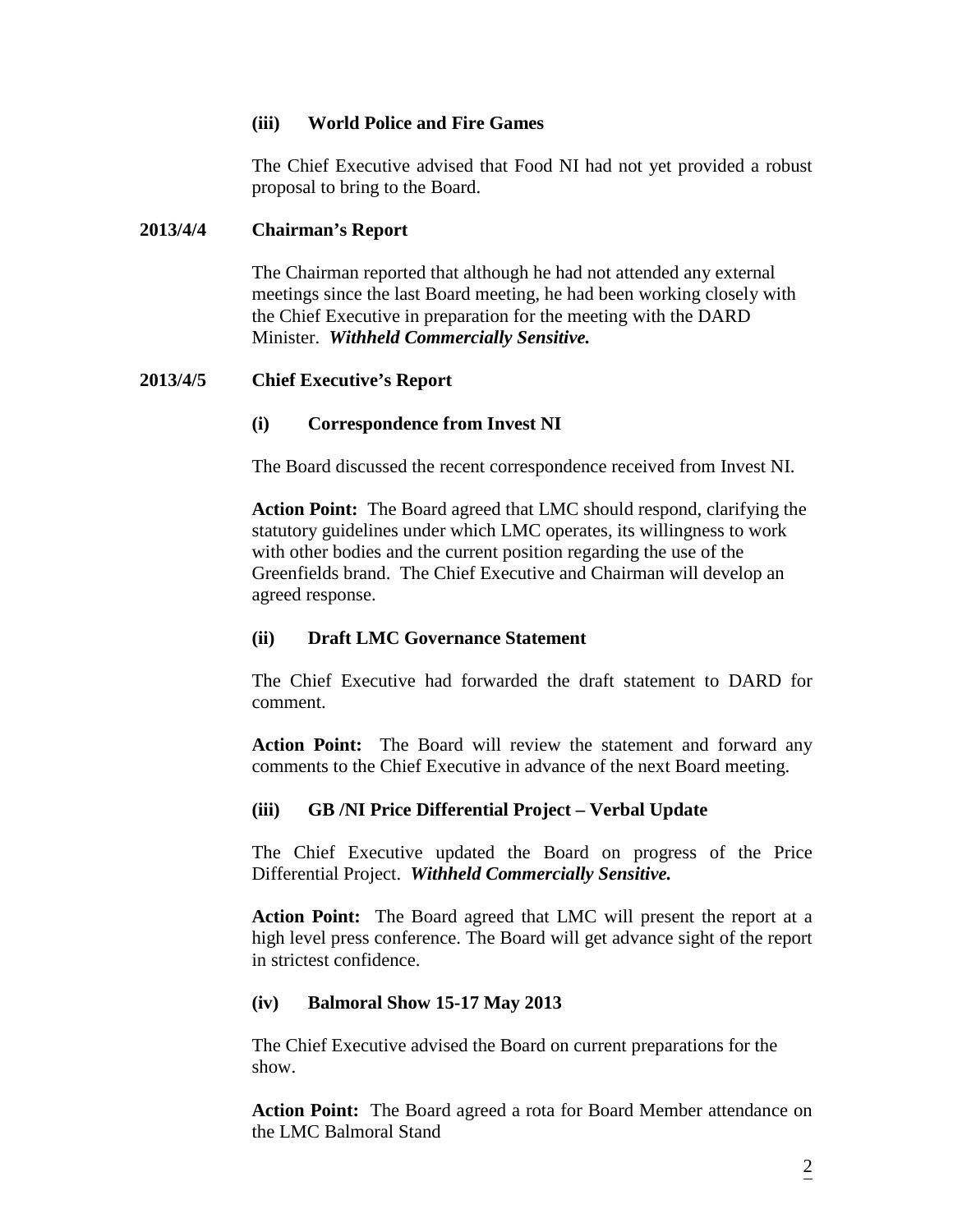| Wednesday 15 May: | P O'Neill      | AM        |
|-------------------|----------------|-----------|
|                   | I Mark         | <b>PM</b> |
| Thursday 16 May:  | P O'Rourke     | AM        |
|                   | K Sharkey      | PM        |
| Friday 17 May:    | M McCormack AM |           |
|                   | J Noble        | PМ        |

# **(v) Discussion of Board Input into Current Consultation Exercises**

*DARD HQ Relocation*

**Action Point:** LMC will provide a brief response limited to future logistics of engagement with DARD**.**

*NI Climate Change Bill*

**Action Point:** The Chief Executive will draft a response in consultation with the Chairman. LMC does not support the introduction of regional legislation on top of the UK Climate Change Act and is therefore not in favour of a separate NI Climate Change Bill as proposed by the DoE.

*Local Government Pension Scheme (NI) 2014*

**Action Point:** LMC will provide a brief response welcoming the proposed developments detailed in the consultation document.

# **2013/4/6 Business Monitor for Year End March 2013**

The Chief Executive highlighted the main activities undertaken during the year.

**Action Point:** The Board approved the Business Monitor for the year ended March 2013.

# **2013/4/7 Quarterly Departmental Reports**

The quarterly departmental reports were noted by the Board**.** 

#### **2013/4/8 Notes of Senior Management Team Meeting – 8 March 2013**

Noted.

#### **2013/4/9 Any Other Business**

None.